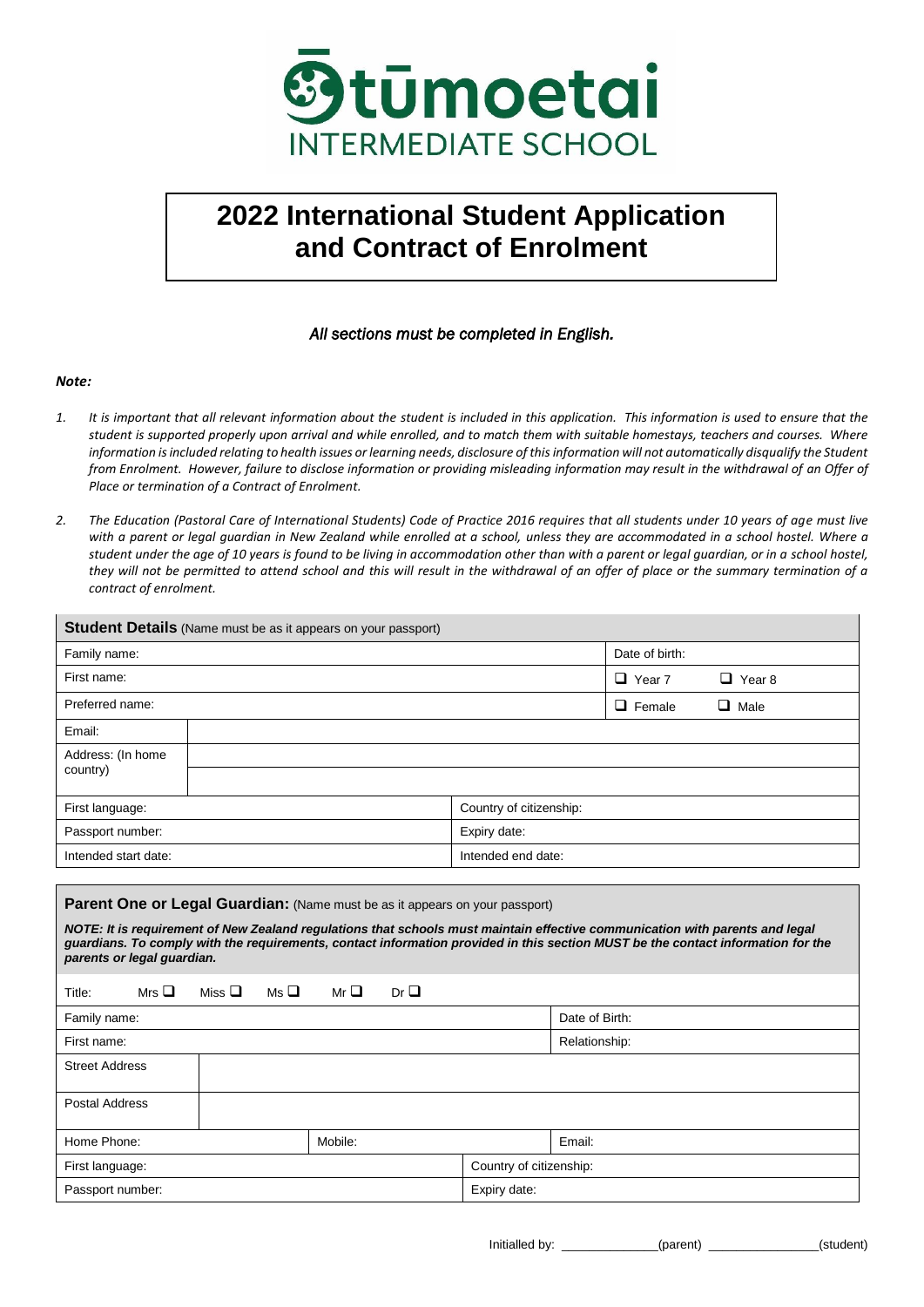| Parent Two or Legal Guardian: (Name must be as it appears on your passport)                                                                                                                                     |                                                                                                             |                                                                                                                                                                         |                                                                                                  |  |
|-----------------------------------------------------------------------------------------------------------------------------------------------------------------------------------------------------------------|-------------------------------------------------------------------------------------------------------------|-------------------------------------------------------------------------------------------------------------------------------------------------------------------------|--------------------------------------------------------------------------------------------------|--|
| Ms <sup>T</sup><br>Mrs $\Box$<br>Miss $\square$<br>Title:                                                                                                                                                       | Mr $\square$<br>Dr <sub>Q</sub>                                                                             |                                                                                                                                                                         |                                                                                                  |  |
| Family name:                                                                                                                                                                                                    |                                                                                                             | Date of birth:                                                                                                                                                          |                                                                                                  |  |
| First name:                                                                                                                                                                                                     |                                                                                                             | Relationship:                                                                                                                                                           |                                                                                                  |  |
| Street address:                                                                                                                                                                                                 |                                                                                                             |                                                                                                                                                                         |                                                                                                  |  |
| Postal address:                                                                                                                                                                                                 |                                                                                                             |                                                                                                                                                                         |                                                                                                  |  |
| Home phone:                                                                                                                                                                                                     | Mobile:                                                                                                     | Email:                                                                                                                                                                  |                                                                                                  |  |
| First language:                                                                                                                                                                                                 |                                                                                                             | Country of citizenship:                                                                                                                                                 |                                                                                                  |  |
| Passport number:                                                                                                                                                                                                |                                                                                                             | Expiry date:                                                                                                                                                            |                                                                                                  |  |
| <b>Emergency Contact</b> (In home country, other than parents):                                                                                                                                                 |                                                                                                             |                                                                                                                                                                         |                                                                                                  |  |
| Contact's name:                                                                                                                                                                                                 |                                                                                                             |                                                                                                                                                                         |                                                                                                  |  |
| Relationship to the student:                                                                                                                                                                                    |                                                                                                             |                                                                                                                                                                         |                                                                                                  |  |
| Mobile phone:                                                                                                                                                                                                   |                                                                                                             |                                                                                                                                                                         |                                                                                                  |  |
| Home phone:                                                                                                                                                                                                     |                                                                                                             |                                                                                                                                                                         |                                                                                                  |  |
| Email address:                                                                                                                                                                                                  |                                                                                                             |                                                                                                                                                                         |                                                                                                  |  |
|                                                                                                                                                                                                                 |                                                                                                             |                                                                                                                                                                         |                                                                                                  |  |
| Agent Information (If using an agent)                                                                                                                                                                           |                                                                                                             |                                                                                                                                                                         |                                                                                                  |  |
| Agency name:<br>Agent name:                                                                                                                                                                                     |                                                                                                             |                                                                                                                                                                         |                                                                                                  |  |
| Agent email address:                                                                                                                                                                                            |                                                                                                             | Phone:                                                                                                                                                                  |                                                                                                  |  |
|                                                                                                                                                                                                                 |                                                                                                             |                                                                                                                                                                         |                                                                                                  |  |
| <b>Medical Information</b>                                                                                                                                                                                      |                                                                                                             |                                                                                                                                                                         |                                                                                                  |  |
| Name of doctor (in home country):                                                                                                                                                                               |                                                                                                             |                                                                                                                                                                         |                                                                                                  |  |
| Phone number of doctor:                                                                                                                                                                                         |                                                                                                             |                                                                                                                                                                         |                                                                                                  |  |
| Please declare any previous physical or mental health illness or problems that may affect the student's enrolment.                                                                                              |                                                                                                             |                                                                                                                                                                         |                                                                                                  |  |
| Date of illness:                                                                                                                                                                                                |                                                                                                             |                                                                                                                                                                         |                                                                                                  |  |
| Please provide details (attach additional pages if required).                                                                                                                                                   |                                                                                                             |                                                                                                                                                                         |                                                                                                  |  |
| Has the student been vaccinated for any diseases?                                                                                                                                                               |                                                                                                             |                                                                                                                                                                         |                                                                                                  |  |
| $\Box$ No<br>$\Box$ Yes<br>If 'Yes' please provide details (attach additional pages if required).                                                                                                               |                                                                                                             |                                                                                                                                                                         |                                                                                                  |  |
| Please tick the appropriate box if you suffer from or have suffered from any of the following medical conditions:                                                                                               |                                                                                                             |                                                                                                                                                                         |                                                                                                  |  |
| $\square$ Back/Neck problems<br>$\Box$ Asthma<br>$\Box$ HIV or AIDS<br>$\Box$ Diabetes<br>$\Box$ ADD/ADHD<br>$\square$ Tuberculosis<br>$\Box$ Epilepsy<br>$\Box$ Mobility issues<br>$\Box$ Other, please state: | $\Box$ Glandular Fever<br>$\Box$ Hepatitis A, B or C<br>$\Box$ Allergies<br>$\Box$ Behavioural Difficulties | $\Box$ Allergy to bee/wasp stings<br>$\Box$ Depression/Anxiety<br>$\Box$ Food Allergies<br>$\Box$ Learning Difficulties                                                 | $\Box$ Migraines<br>$\Box$ Heart Condition<br>$\Box$ Eating Disorder<br>$\square$ Mental Illness |  |
| Does the student have any medical implants (such as metal implants) that may affect receiving medical treatment while in New Zealand?                                                                           |                                                                                                             |                                                                                                                                                                         |                                                                                                  |  |
| $\Box$ No<br>$\Box$ Yes<br>If 'Yes' please provide details (attach additional pages if required).                                                                                                               |                                                                                                             |                                                                                                                                                                         |                                                                                                  |  |
| Is the student currently on any medication?                                                                                                                                                                     |                                                                                                             |                                                                                                                                                                         |                                                                                                  |  |
| $\Box$ Yes<br>$\Box$ No<br>If 'Yes' please provide details (attach additional pages if required).                                                                                                               |                                                                                                             |                                                                                                                                                                         |                                                                                                  |  |
| regarding any medications that you bring with you.                                                                                                                                                              |                                                                                                             | Please note: If you suffer from conditions requiring medication, it is advisable to bring your own medication to New Zealand. You will be required to notify the school |                                                                                                  |  |

Page 2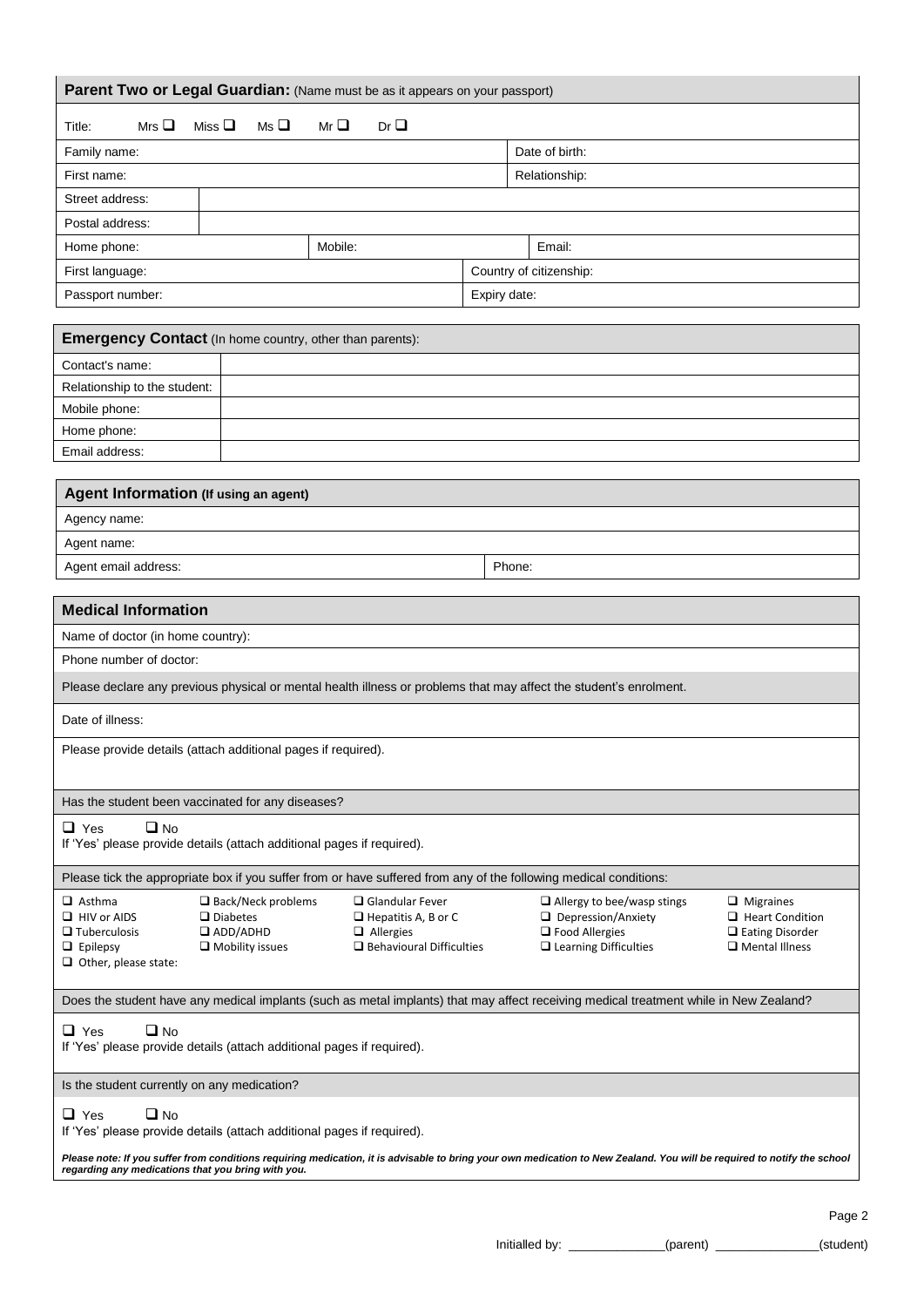| Is there anything further regarding the health of the student that the school needs to be aware of in enrolling and supporting the student as an |
|--------------------------------------------------------------------------------------------------------------------------------------------------|
| international student?                                                                                                                           |

### ❑ Yes ❑ No

If 'Yes' please provide details (attach additional pages if required).

Do you consent to the school providing over-the-counter medication such as paracetamol (acetaminophen) or ibuprofen?

#### ❑ Yes ❑ No

If 'No' please specify what medications you do not want the Student to receive:

| <b>Learning Information</b>                                                                                                                                                  |            |           |
|------------------------------------------------------------------------------------------------------------------------------------------------------------------------------|------------|-----------|
| How many years of schooling not including pre-school education has the student had?                                                                                          |            |           |
| Does the student have any learning difficulties which may require extra school support or services?                                                                          | $\Box$ Yes | $\Box$ No |
| If 'Yes' please provide details (attach additional pages if required).                                                                                                       |            |           |
| Does the student have behavioural difficulties which may require extra school support or services?<br>If 'Yes' please provide details (attach additional pages if required). | $\Box$ Yes | $\Box$ No |

| <b>General Details</b>                                                       |                                                                            |           |                |        |                                          |  |  |
|------------------------------------------------------------------------------|----------------------------------------------------------------------------|-----------|----------------|--------|------------------------------------------|--|--|
| Has the student ever had a family member or relative enrolled at the school? |                                                                            |           |                |        | ப<br>Yes<br>∐ No                         |  |  |
| Name:                                                                        |                                                                            |           | Year attended: |        |                                          |  |  |
| Has the student previously studied at any other NZ school?                   | $\Box$ Yes                                                                 | $\Box$ No |                |        |                                          |  |  |
| If yes, please state the name of the school:                                 |                                                                            |           |                | Dates: |                                          |  |  |
| How many years has the student studied English?                              |                                                                            | 1 Months  |                | Years  |                                          |  |  |
| Please indicate the students' level of English:                              | $\Box$ Complete beginner                                                   |           |                |        | $\Box$ Able to hold simple conversations |  |  |
|                                                                              | $\Box$ Able to understand enough to know what is going on in the classroom |           |                |        |                                          |  |  |
| Do the student's parents speak or read English?<br>- 1<br>Speak              |                                                                            |           | No.<br>ப       |        | Yes<br>$\sqcup$<br>No<br>Read<br>ப       |  |  |

#### **Accommodation Requirements:**

*NOTE: The Education (Pastoral Care of International Students) Code of Practice 2016 requires that all students under 10 years of age must live with a parent or legal guardian in New Zealand while enrolled at a school unless they are accommodated in a school hostel.*

The student will live with a Residential caregiver: (Please select the type of residential careviger the student will live with)

| $\Box$ Homestay $\Box$ Designated caregiver (relative or family friend) OR the student will live with: $\Box$ Parent or legal guardian |  |  |
|----------------------------------------------------------------------------------------------------------------------------------------|--|--|
|                                                                                                                                        |  |  |

| Does the student have any food allergies or special dietary requirements?                                                                        |            | $\Box$ Yes | ∐ No |
|--------------------------------------------------------------------------------------------------------------------------------------------------|------------|------------|------|
| If 'Yes' please provide details (attach additional pages if required).                                                                           |            |            |      |
| Does the student have any other special requirements for accommodation?<br>(Pets, cultural or religious requirements, phobias)                   |            | $\Box$ Yes | ∐ No |
| If 'Yes' please provide details (attach additional pages if required).                                                                           |            |            |      |
| If living with a host family, please provide a brief letter introducing the student to the host family and attach the letter to this application |            |            |      |
|                                                                                                                                                  |            |            |      |
| <b>Insurance Details</b>                                                                                                                         |            |            |      |
| Do you wish to purchase insurance through the school?                                                                                            | $\Box$ Yes | $\Box$ No  |      |

*NOTE: If you are purchasing your own insurance for the student, you must provide an English copy of the policy and certificate to the school on or before the students first day of school.*

Initialled by: \_\_\_\_\_\_\_\_\_\_\_\_\_\_(parent) \_\_\_\_\_\_\_\_\_\_\_\_\_\_\_(student)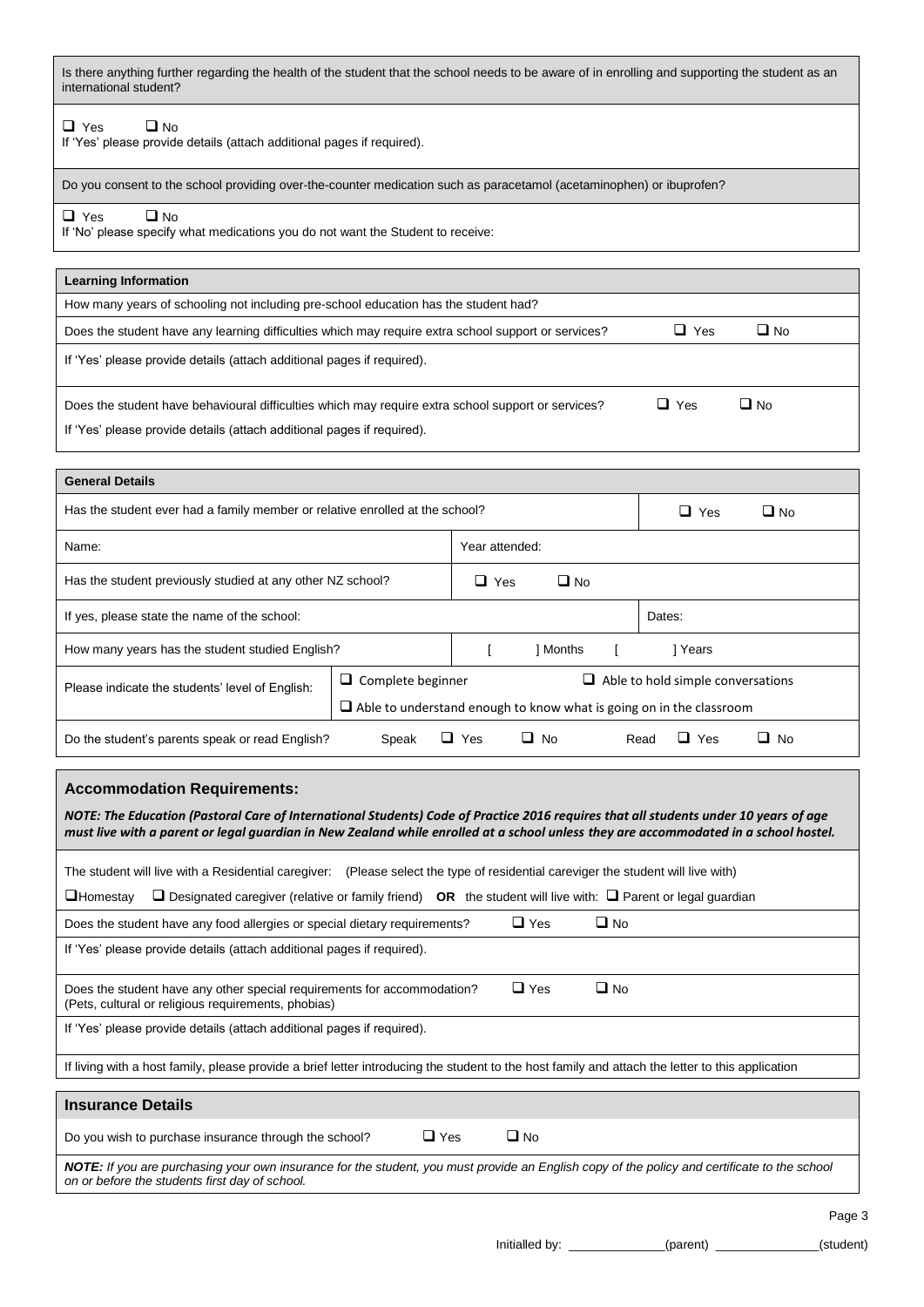# **TERMS AND CONDITIONS**

#### **THE TERMS AND CONDITIONS APPENDED TO THIS APPLICATION, FORM AND GOVERN THE STUDENT'S TUITION AT THE SCHOOL. BY SIGNING BELOW THE SCHOOL AND THE PARENTS OR LEGAL GUARDIAN AGREE TO THOSE TERMS AND CONDITIONS. PLEASE ENSURE THE TERMS AND CONDITIONS ARE READ CAREFULLY.**

#### **Definitions**

1. For the purposes of this Agreement the following terms shall have the following meanings:

**Accommodation** means the residential accommodation provided to the Student.

**Accommodation Agreement** means the agreement between the School and the Parents, which governs the Student's accommodation arrangements.

**Act** means the Education Act 1989.

**Agreement** means this Agreement including any schedules.

**Application Form** means the standard enrolment form which forms the cover page of this Agreement.

**Code** means the Education (Pastoral Care of International Students) Code of Practice 2016.

**Designated Caregiver** has the meaning as set out in the Code.

**Disciplinary Action** includes termination of this Agreement and suspension, expulsion and exclusion of the Student as those terms are defined in the Act.

**Fee** means fees payable by the Parents to the School as per the Fee Schedule.

**Fee Schedule** means the schedule of fees for Tuition, Accommodation and miscellaneous charges, which is available from the School on request and may be updated from time to time.

**Homestay** has the meaning as set out in the Code.

**Legal Guardian** means the person or persons who is legally the guardian of the Student in their home country and has the legal right to make decisions about their care, education and wellbeing. It can include parents, where they have the right to make decisions for the Student.

**Offer of Place** means a Confirmed Offer of Place and does not include any provisional offer.

**Parent** means the student's biological or legally adoptive parent. Except where the context requires otherwise, references to Parents in this agreement includes Legal Guardians and also includes a single Parent who has the sole right of guardianship in relation to the child.

**Residential Caregiver** has the meaning as set out in the Code.

**School** means the school referred to in the annexed Application Form.

**Student** means the student referred to in the annexed Application Form.

**Termination** means termination of the Agreement and includes termination by the School expelling or excluding the Student.

**Tuition** means the education of the Student at the School.

**Period of Enrolment** means any period for which Fees are paid and for the purpose of this Agreement the enrolment of the Student begins on the course start date stated in the Student's Offer of Place and ends on the course end date stated in the Student's Offer of Place, or on such earlier date as the parties

agree or the School terminates the Agreement pursuant to clause 26 or 28 of the Agreement.

#### **Preliminary Provisions**

- 2. The Agreement is declared to be a Contract of Enrolment in terms of section 2 of the Act.
- 3. The School shall provide Tuition to the Student in accordance with school policies, the Code, the Act and any other applicable laws, in return for the payment of the Fee.

#### **Terms of Agreement**

- 4. Unless otherwise agreed in writing between the parties, the School's responsibility for the Student begins on the first day of the Period of Enrolment and ends on the last day of the Period of Enrolment, or in the event that the Student's Tuition is terminated, on the date of termination. The parties agree that any period of time in which the Student is in New Zealand before or after the Period of Enrolment will be at the risk of the Student and Parents/Legal Guardians and that the School will have no legal or moral responsibility for what occurs during this period unless otherwise agreed in writing.
- 5. Except in the circumstances described in clauses 6, 7 and 8, the conditions in this Agreement apply for the whole time the Student is enrolled at the School during a Period of Enrolment. The Agreement may be renewed on application to the School in writing. Renewal of this Agreement is at the sole and absolute discretion of the School and is subject to satisfactory performance and attendance by the Student, the School making an Offer of Place for a further Period of Enrolment and the payment of Fees. For avoidance of doubt, should this Agreement be renewed the Period of Enrolment for the renewed term shall be that stated in the Offer of Place issued by the School to the Student in respect of the renewed term.
- 6. The School is not responsible for the Student if the Student chooses to leave New Zealand during the Period of Enrolment. Should the Student leave New Zealand during the Period of Enrolment other than as part of a School organised trip the School's responsibility for the Student shall cease upon the Student's departure and resume upon the Student returning to New Zealand.
- 7. This Agreement is deemed to be written agreement from the parents that the School is not responsible for the Student's dayto-day care where the student is in the custody of a residential caregiver who is a supervisor for the Student while the Student is in temporary accommodation and that supervisor is not a resident of New Zealand and is travelling with or accompanying the Student for the purpose of supervising them during the Period of Enrolment.
- 8. The School is not responsible for the Student's day-to-day care where the Student is in the custody of a person approved by the Parent or Legal Guardian as part of a handover of care arrangement in accordance with the Code.
- 9. During the Period of Enrolment, the Student must keep the School reasonably informed of his or her whereabouts including without limitation if the Student intends to leave New Zealand during the Period of Enrolment.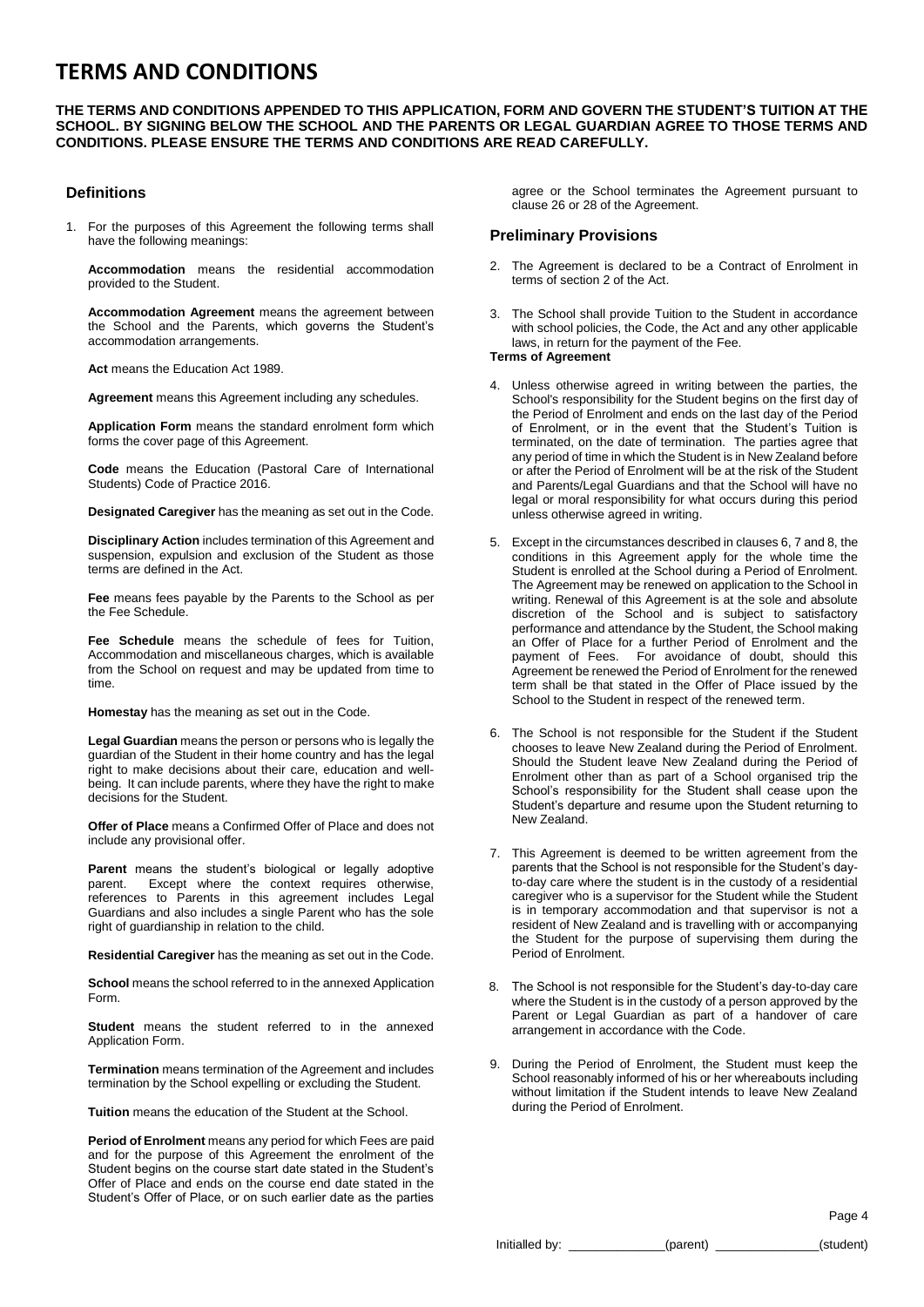#### **Accommodation**

- 10. The Parents agree that where the Student is under the age of 10 years at any time during the Period of Enrolment, the Student will live with one or both Parents at all times while aged under 10 years unless the Student is accommodated in a School Hostel. For the avoidance of doubt, students aged 10 years and over may live with a Residential Caregiver.
- 11. The Parents agree that no changes to accommodation arrangements will be made whatsoever without the prior written agreement of the School.
- 12. The Parents agree that this Agreement is subject to and conditional on the School being satisfied that the Student has appropriate accommodation arrangements in place and, where applicable, an Accommodation Agreement or Designated Caregiver Agreement being entered into by all relevant parties.
- 13. For students not living with the Parents, the Parents irrevocably authorise the principal of the School to advise the Residential Caregiver (whether or not arranged through the school) of all matters and information required to be provided to the Parents and agree to appoint the Residential Caregiver in New Zealand to receive such information in substitution for the Parents.

#### **Immigration and Insurance**

- 14. The Parents agree to comply with the immigration requirements as set out in the Immigration Act 2009, and any immigration conditions applicable to the Student's stay in New Zealand. The Parents understand that the School has an obligation to report any breaches of the immigration requirements to the appropriate immigration authority.
- 15. The Student must maintain an up-to-date visa as stipulated by Immigration New Zealand.
- 16. The Parents agree that it is a condition of enrolment that the Student has current and comprehensive travel and medical insurance. Where insurance in not arranged by the School, the Parents will provide the School with evidence of the relevant insurance policy. If appropriate evidence is not provided, the School may organise insurance it considers appropriate and pass on this cost to the Parents or may refuse to allow the student to attend classes until appropriate evidence of insurance is provided.

#### **Fees**

- 17. The Fee must be paid to the School in advance of each Period of Enrolment or as otherwise directed by the School. The Parents agree to comply with school policies regarding the payment of the Fee.
- 18. If Tuition is terminated by the School during a Period of Enrolment, in accordance with the Act and the Code, any refund of the Fee applicable to that Period of Enrolment will be assessed in accordance with the refund policy contained in Schedule Three, as updated by the school from time to time..

#### **Information, Warranties and Acknowledgements**

19. The Parents agree to provide the School with educational, medical financial or other information relating to the wellbeing of the Student as may be requested from time to time by the School. If the Parents provide misleading information or fail to disclose information about the Student to the School, such that the School has to change or modify the level of Tuition or Accommodation required by the Student, the School may charge the Parents such fees as required to adequately compensate for such additional requirements. For avoidance of doubt, the obligation to disclose information continues during the term of this Agreement and the Parents are obliged to notify the School in respect of any changing conditions in relation to the Student.

20. The Parents confirm that:

- (a) The Student does not suffer from any medical condition or behavioural condition (including mental health conditions and allergies) that may negatively impact on the health, safety or education of the Student or any other student at the School, except as disclosed in writing in the Application Form;
- (b) The Student does not have any medical or other special needs that require additional support, except as disclosed in writing on the Application Form;
- (c) All information in the Application Form is true and correct to the best of their knowledge and belief.
- 21. The Parents acknowledge that:
	- (a) The School may obtain at any time from any person or entity any information it requires to process and/or accept the Student for admission to the School or to perform or complete any of the other purposes under this Agreement. The Parents authorise any such person to release to the School any personal information that person holds concerning the Student and/or Parents.
	- (b) If the Parents fail to provide any information requested in relation the Students admission to the School, the School may be unable to process the Student's application.
	- (c) This Agreement is conditional at all times on the Student having accommodation in New Zealand which complies with the Code. If this condition is unable to remain fulfilled, than this Agreement will be at an end.
	- (d) Personal information of the Student and/or Parents collected or held by the School is provided and may be held, used and disclosed to enable the School to process the Student's eligibility to receive Tuition at the School and Accommodation.
	- (e) The Parents agree that where the Student lives in a School approved Homestay, this Agreement is subject to an Accommodation Agreement being entered into by the School and the Parents. Where the Student lives with a Designated Caregiver, this Agreement is subject to a Designated Caregiver Agreement being entered into by the School, the Parents and the Designated Caregiver. In either case, a breach by the Student of the Accommodation Agreement or of the Designated Caregiver Agreement will be deemed to be a breach of this Agreement.
	- (f) All personal information provided to the School is collected and will be held by the School.
	- (g) The Student and Parents have the right under the Privacy Act 1993 to obtain access to and request corrections of any personal information held by the School concerning them.
	- (h) Under the Privacy Act 1993, any information collected may be provided to education authorities.
	- (i) Information relating to the education, health, welfare or safety of the Student, may be released to relevant parties outside the School, at the discretion of the School.
	- (j) Photographs and videos of the Student may be used for the Student's records and in any publicity material for the School unless otherwise agreed in writing by the parties.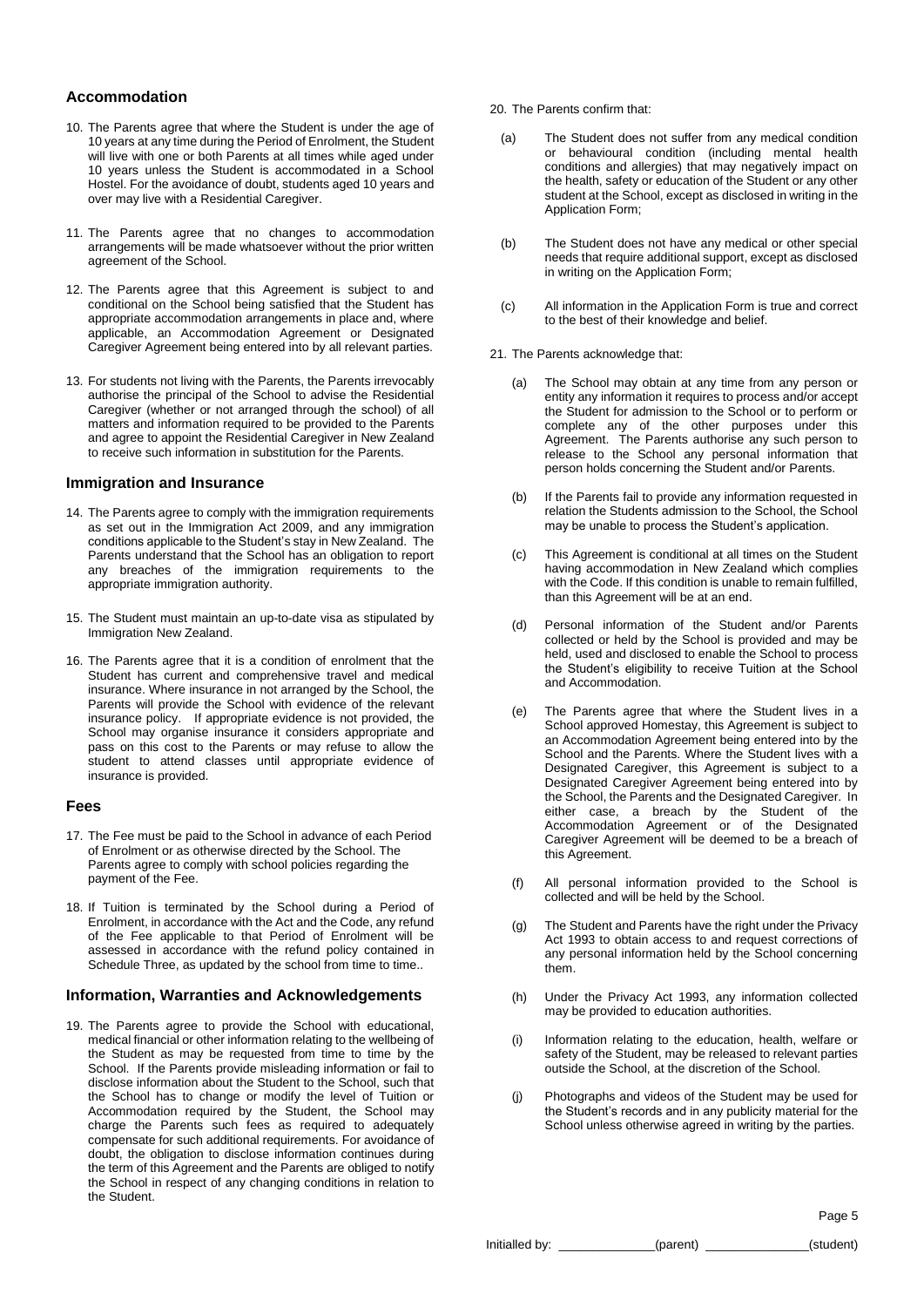#### **Consent**

- 22. The Parents, who have signed this Agreement irrevocably appoint and authorise the principal of the School (or such other person as may be appointed by the School to carry out the principal's duties) to:
	- (a) Receive information from any person, authority, or corporate body concerning the Student including, but not limited to, medical, financial, educational or welfare information;
	- (b) Provide consents that may be necessary to be given on the Student's behalf in the event of a medical emergency where it is not reasonably practicable to contact the Parents.
- 23. Where the Student lives with the Parents, the School shall seek specific written consent of the Parents in accordance with school policies and procedures before the Student participates in any activity either organised by the School or by another party on behalf of the School.
- 24. Where the Student is in the care of a Residential Caregiver, the School shall seek specific written consent of the Parents before the Student participates in any activity either organised by the School or by another party which are considered to be adventure activities or extreme sports or are activities that are organised by the School and require the Student to stay away from their regular accommodation overnight.
- 25. Where the Student is in the care of a Residential Caregiver, except in the circumstances described in clause 24, this agreement is deemed to be written consent of the Parents for any activity organised and/or supervised by the School, including trips and physical activities, regardless of whether consent is sought from domestic students in relation to the same activity.
- 26. Where the Student is in the care of a Residential Caregiver, unless otherwise agreed in writing by the parties, this Agreement is deemed to be written consent for leisure travel or stays organised and supervised by the Student's Homestay or Residential Caregiver (where applicable) where the travel is within New Zealand for a period of not more than seven days and does not result in the Student missing any scheduled school days.

#### **Conduct, Discipline and Termination**

- 27. The Student will comply at all times with school policies, the Code and the Act, and the Parents shall work with the School to ensure such compliance. This includes, without limitation, compliance with the Code of Student Conduct which is annexed to this Agreement as Schedule One, including any amendments made by the School during the Period of Enrolment.
- 28. In the event of any breach of this agreement by the Student or the Parents, the School may take any disciplinary step it considers appropriate, including terminating this Agreement, and/or suspending, excluding or expelling the Student and (if applicable) notify Immigration New Zealand of its decision to terminate the Agreement or to exclude or expel the Student.
- 29. Without limitation, the following actions shall be deemed to be breaches of this Agreement which may warrant disciplinary action:
	- (a) Refusal by the Student to obey any reasonable instruction given by any employee or officer of the School during the Period of Enrolment;
	- (b) Any breach of the Code of Student Conduct by the Student;
- (c) Any breach of the Accommodation Agreement or Designated Caregiver Agreement by the Student or Parent;
- (d) Any act by the Student during the Period of Enrolment that creates a risk to the safety of any person;
- (e) Any act by the Student during the Period of Enrolment that jeopardises the education of any other Student;
- (f) Any breach of clauses 15 or 16 of this Agreement or of the warranties contained in clause 20 of this Agreement;
- (g) Failure to make payments pursuant to the Fee Schedule; and

(h) Any other breach of this Agreement

30. Where appropriate, the School will follow the process set out in the Disciplinary Policy which is annexed to this Agreement as Schedule Two when exercising its disciplinary powers pursuant to clause 28 of this Agreement, but nothing in this Agreement shall limit the power of the School to summarily terminate this Agreement or expel or exclude the Student for serious misconduct or to suspend the Student pending investigation if the School concludes that this step is necessary for the purpose of protecting the safety of any person, including the Student.

#### **General Matters**

- 31. No party to this Agreement is liable to the other for failing to meet its obligations under this Agreement to the extent that the failure was caused by an act of God or other circumstances beyond its reasonable control.
- 32. This Agreement shall be construed and take effect in accordance with the non-exclusive laws of New Zealand. In relation to any legal action or proceedings arising out of or in connection with this Agreement the Parents irrevocably:
	- (a) Submit to the non-exclusive jurisdiction of the Courts of New Zealand; and
	- (b) Agree that proceedings may be brought before any Court including any forum constituted under the Arbitration Act 1908 within New Zealand, and waive any objection to proceedings in any such Court or forum on the grounds of venue or on the grounds that the proceedings have been brought in an inconvenient forum.
- 33. Notices given under this Agreement must be in writing and given to the addresses set out in the Application Form. Those notices sent by post will be deemed to have been received ten (10) days after posting.
- 34. Notices may also be given by sending an email to the email addresses specified on the first page of this agreement and will be deemed to have been received 12 hours after it has been sent.
- 35. This Agreement contains the entire understanding of the parties and overrides any prior promises, representations, understandings or agreements. The terms of the Agreement may be changed by the School in consultation with the Parents, except where such change is required by New Zealand legislation or the Code. This Agreement shall continue in force during the Period of Enrolment with the School.
- 36. The School shall at all times comply with the Health and Safety at Work Act 2015.
- 37. Nothing in this Agreement limits any rights that the Parents or Student may have under the Consumer Guarantees Act 1993.

Page 6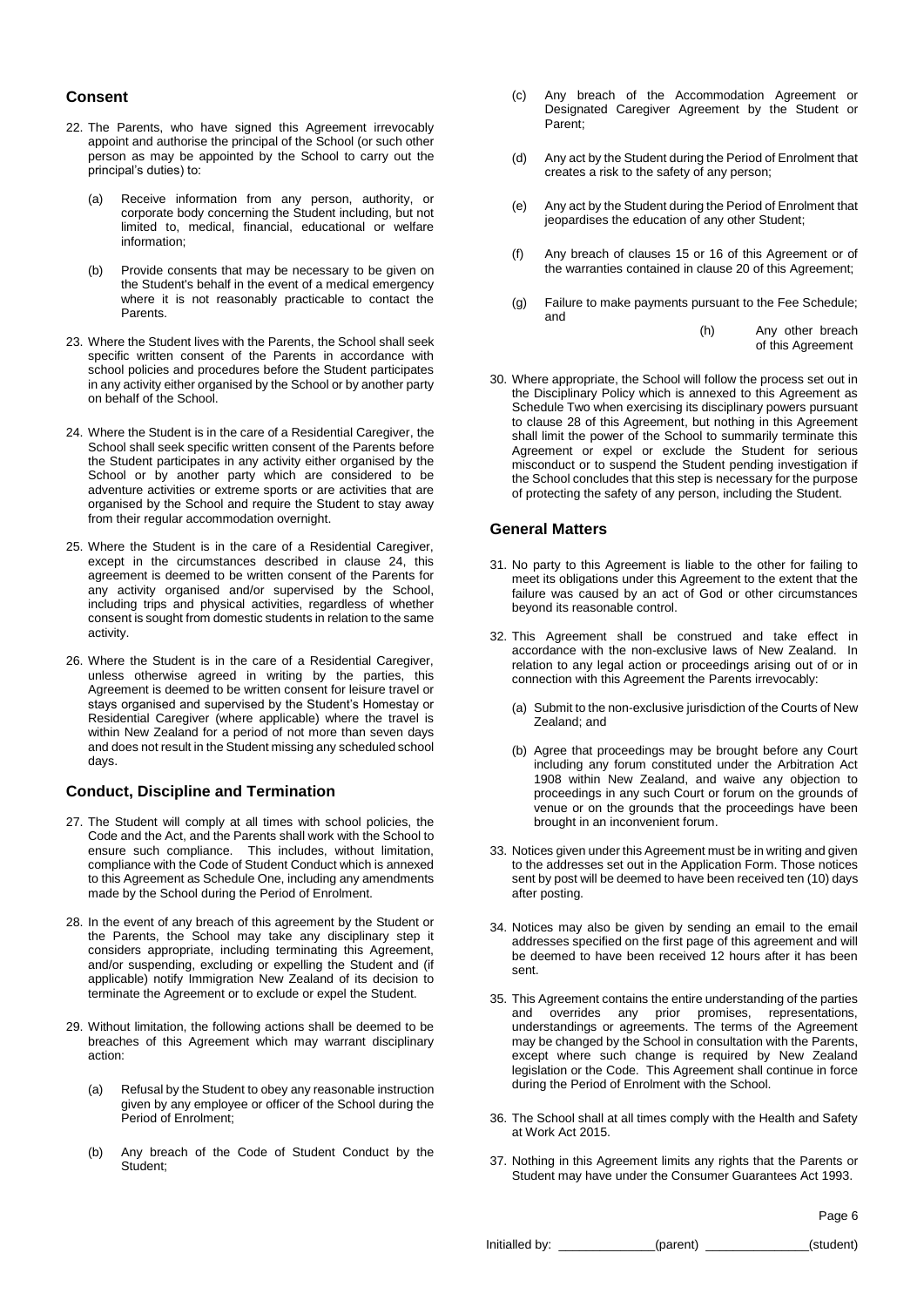- 38. The parties acknowledge that prior to signing this Agreement, they have had the opportunity to seek independent legal advice in respect of its content and effect.
- 39. This Agreement may be executed in one or more counterparts, each of which when so executed and all of which together shall constitute one and the same Agreement. Delivery of executed counterparts may be delivered by email, facsimile transmission or through an internet service set up for that purpose.
- 40. The parties agree that any dispute in relation to this Agreement will be resolved in accordance with the Code and the School Policies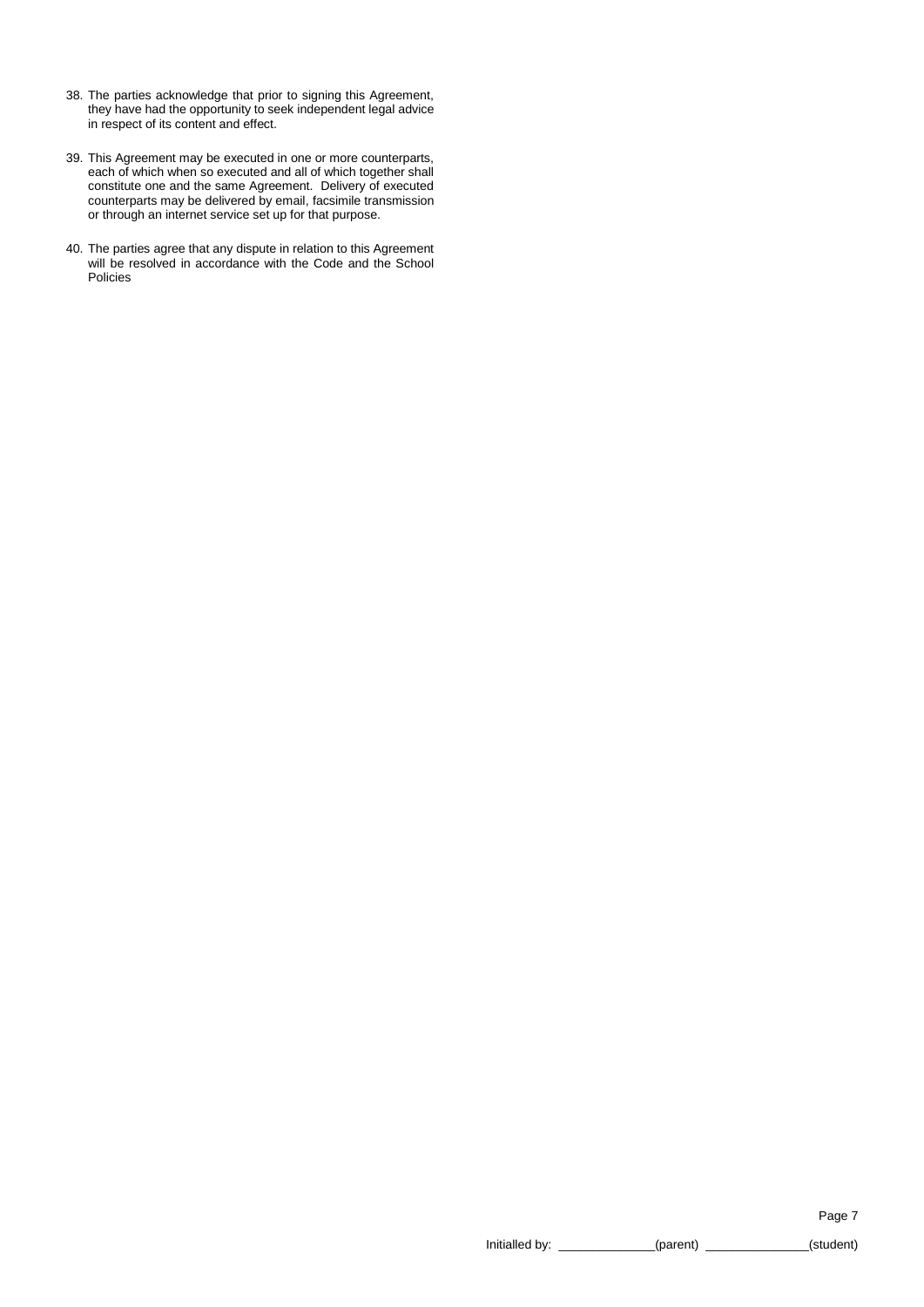# **PARENTS/LEGAL GUARDIANS DECLARATION AND AUTHORISATION**

We declare that the information contained in this application is true and complete. We understand that any false or incomplete information submitted in support of this application may invalidate this application and may result in the withdrawal of an Offer of Place. We agree that we have received sufficient information to make an informed decision about enrolment at the School.

**Key Terms:** This Contract of Enrolment includes provisions:

- (i) that allow the School to discipline the Student, including by expulsion
- (ii) that control and limit the Student's rights of refund when Enrolment ends early
- (iii) that require the Parents to make full disclosure of all relevant information and
- (iv) that provide consent for the School to permit certain activities without further consent from the Parents.

*This is an important legal document, please read all clauses carefully.*

**By signing this agreement, you confirm that all of the information in the application form is true and complete.**

# **SIGNING**

# **Parents/Legal Guardians**

By signing below, the Parents (as applicable) confirm that they have read the Agreement and agree to be bound by it in all respects: (please also initial each page of the Agreement, including the schedules)

| Name(s):      |  |
|---------------|--|
|               |  |
| Signature(s): |  |
|               |  |
| Date:         |  |

# **School**

By signing below, the authorised signatory of the School confirms that they are authorised to sign on behalf of the School, and confirms that the School will be bound by the Agreement in all respects:

Name: \_\_\_\_\_\_\_\_\_\_\_\_\_\_\_\_\_\_\_\_\_\_\_\_\_\_\_\_\_\_\_\_\_\_\_ Signature:

Date: \_\_\_\_\_\_\_\_\_\_\_\_\_\_\_\_\_\_\_\_\_\_\_\_\_\_\_\_\_\_\_\_\_\_\_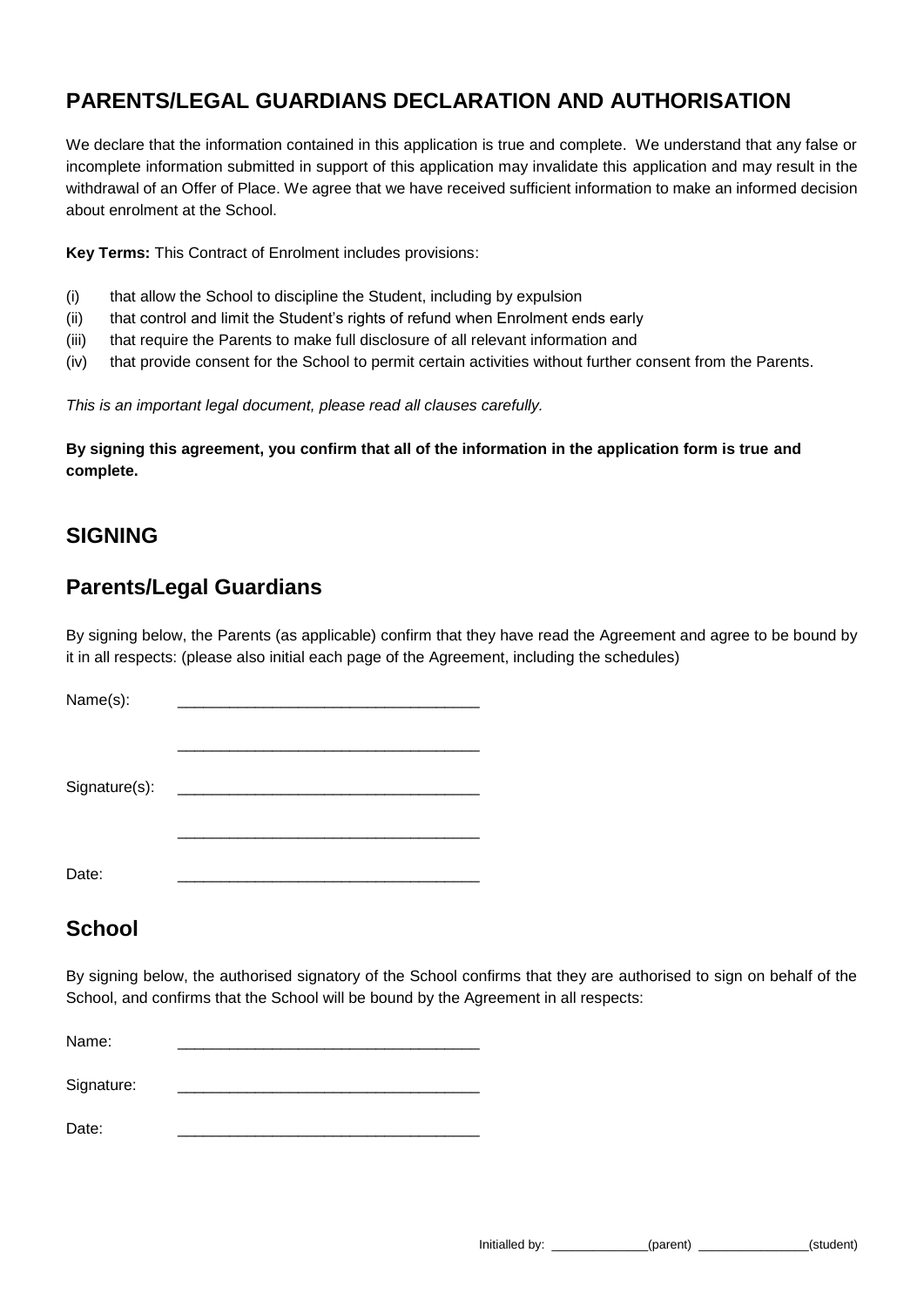# **SCHEDULE ONE CODE OF CONDUCT**

At Otumoetai Intermediate, our emphasis is on being positive and encouraging all students to achieve in all areas to the best of their abilities. Our expectations are modelled on the Positive Behaviour for All Model (PB4L). Class incentives and the awarding of colours and standards are some of the ways in which positive behaviour and achievements are recognized.

The school has very clear expectations about pupil behaviour. They are as follows:

# **Expectations**

All students are expected to:

- Show courtesy and respect to all staff, other students and the general public.
- Show consideration towards others.
- Be in the correct locations in school at all time.
- Listen to and follow instructions provided to them by staff.
- Behave in a safe and hygienic manner.
- Wear the correct school uniform at all times.
- Show respect for school and other students' property.

## **Unacceptable behaviour includes:**

- Swearing at other students or staff.
- Violent or intimidating behaviour.
- Ignoring staff requests.
- Spitting.
- Wearing non-school uniform items.
- Damaging school or other students' property.
- Writing graffiti on school property and personal clothing.
- Theft.
- Leaving classrooms or school grounds without permission.
- Bringing cigarettes, lighters or other unsafe items and substances to school.
- Chewing gum, lollies, fizzy drinks and energy drinks are banned at our school.

Parents should note that on enrolment, they accept the rules and bylaws of the school as detailed in our school policies. This is a condition for your child's continuing participation in our school.

# **Out Of School Grounds**

The policy of the Otumoetai Intermediate School Board is to limit the authority over its students when walking, cycling or using public transport to the geographical area outside the school gate and adjacent roads. Parents or members of the public who contact the school regarding incidents involving students beyond the immediate area of the school will be referred to appropriate agencies such as the New Zealand Police.

# **Exclusion From Extra-Curricular Activities**

Representing the school, camps, school discos, involvement in activities such as choir, kapa haka, band and other events are privileges, not rights. Ongoing negative behavior will lead to students being excluded from some school organised activities as decided by senior management in liaison with team leaders.

Initialled by: \_\_\_\_\_\_\_\_\_\_\_\_\_\_\_\_\_\_(parent) \_\_\_\_\_\_\_\_\_\_\_\_\_\_\_\_\_\_\_\_(student)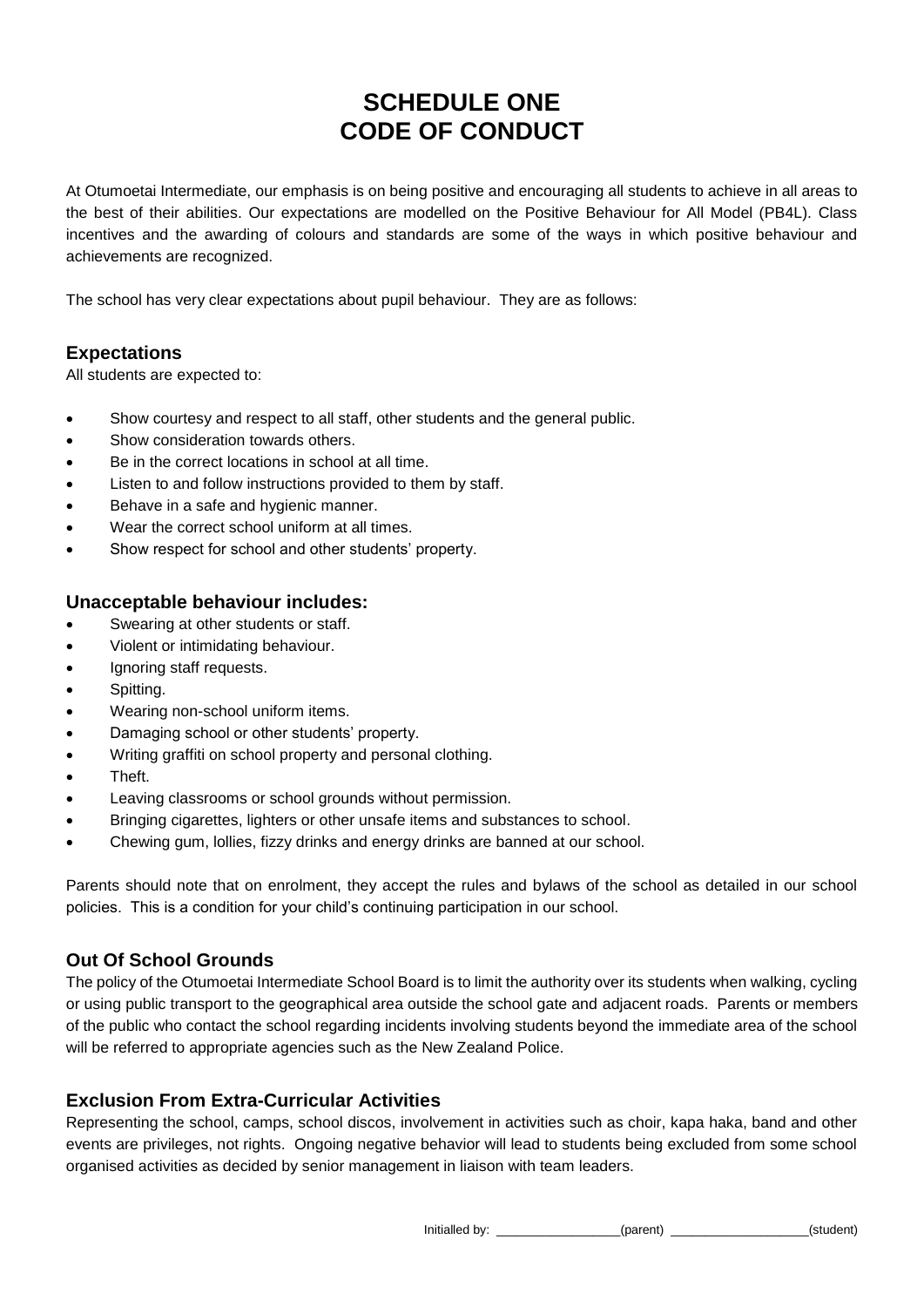# **SCHEDULE TWO DISCIPLINARY POLICY**

1. The following is the School's current disciplinary policy for dealing with breaches of the Agreement. This is not intended to restrict the School's general power of discipline and this policy may be changed from time to time at the discretion of the School.

## **Overview**

- 2. Except in serious situations where immediate termination of the Agreement is necessary, or where the breach does not warrant any formal response other than a warning, the School will endeavour, where appropriate, to follow a two-stage disciplinary process.
- 3. In Stage One, the School will investigate and determine the facts, and will reach a conclusion on what happened and whether it amounts to a breach of the Agreement.
- 4. In Stage Two, if the School has determined that a breach has occurred, the School will consider the appropriate response to that breach, up to and including termination of the Agreement.
- 5. The Student will have an opportunity to provide a response to the alleged breach that the School is investigating (**the Allegation**) and any proposed disciplinary action that the School is considering taking (**the Proposed Action**).
- 6. This policy does not limit the School's power to take appropriate disciplinary action urgently and without following this process if this is necessary having regard to the seriousness of the breach.
- 7. This policy also does not limit the School's power to suspend the student for the duration of the disciplinary process where suspension is considered necessary for the safety or education of any person.

# **General Policy**

- 8. When the School is conducting a disciplinary process involving the Student it will endeavour to provide the Student with the following:
	- (a) a written summary of the Allegation or the Proposed Action;
	- (b) an opportunity to respond to the Allegation or the Proposed Action, either in person or in writing or both, at the choice of the Student;
	- (c) an opportunity to consider the Allegation or the Proposed Action for a reasonable period of time (having regard to the seriousness of the Allegation or the Proposed Action) before giving a response;
	- (d) an opportunity to contact his or her Parent before giving a response, unless the delay caused by contacting that person is unreasonable having regard to the seriousness of the Allegation or Proposed Action;
	- (d) an opportunity to have an independent support person of his or her choice present at any meeting relating to the disciplinary process;
	- (e) an opportunity to meet with that support person in private at any stage during the disciplinary process;
	- (f) an opportunity to have a translator present (or otherwise facilitate the student participating in the process in his or her own language) during any meeting or process if the School or the Student considers that a language barrier means that a translator is required; and
	- (g) a copy of this policy setting out the rights which the Student has when engaging in the disciplinary process.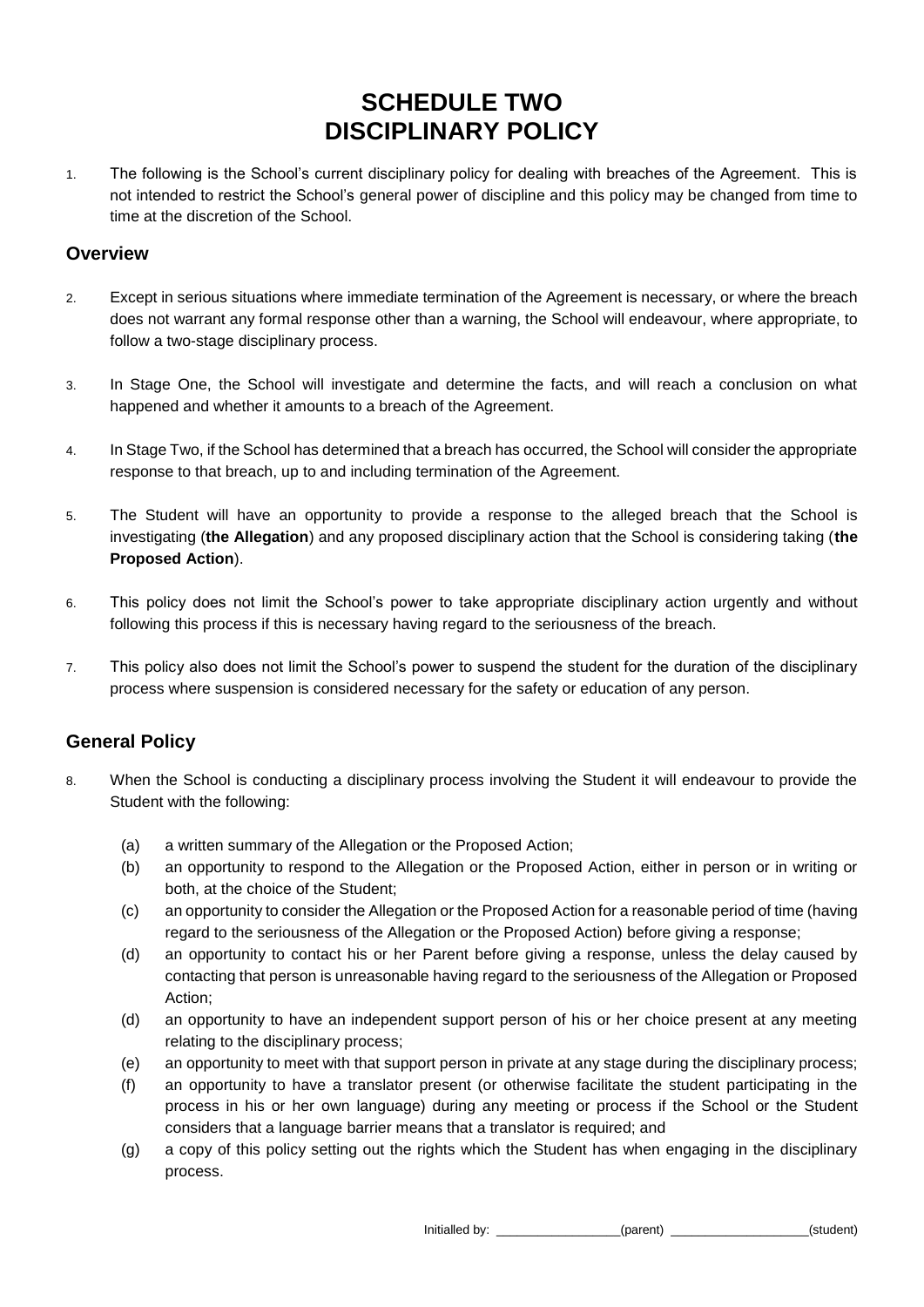# **Disciplinary Procedure**

## **Stage One: Incident Investigation**

- 9. When the School learns of any incident or any other thing that may be a breach of the Agreement or might otherwise warrant a disciplinary response, the School will notify the Student of the Allegation and will provide the Student with an opportunity to give a response.
- 10. Where appropriate, having regard to the seriousness of the Allegation, the Student will have the opportunity to respond either in person or in writing or both, at the choice of the Student. The School will receive this response and give it genuine consideration before making a decision about the Allegation.
- 11. When the School makes a decision about the Allegation it will advise the Student and parent, in writing if possible, about its conclusion as to what happened and whether it amounts to a breach of the Agreement.

### **Stage Two: Outcome Discussion**

- 12. If the School determines that a breach of the Agreement has occurred, it will advise the Student and parent of the possible disciplinary actions that it will consider taking in response to the breach and will provide the Student and parents with an opportunity to give a response.
- 13. Where appropriate, having regard to the seriousness of the breach, the Student and parent will have the opportunity to respond either in person or in writing or both, at the choice of the Student. The School will receive this response and give it genuine consideration before making a decision about the disciplinary action to be taken.
- 14. When the School makes a decision about the disciplinary action that it will take in response to the breach it will advise the Student and parents of its decision, in writing if possible. The disciplinary action will not take effect, and no actions will be taken to put it into place, until the Student and parents have been advised of the decision.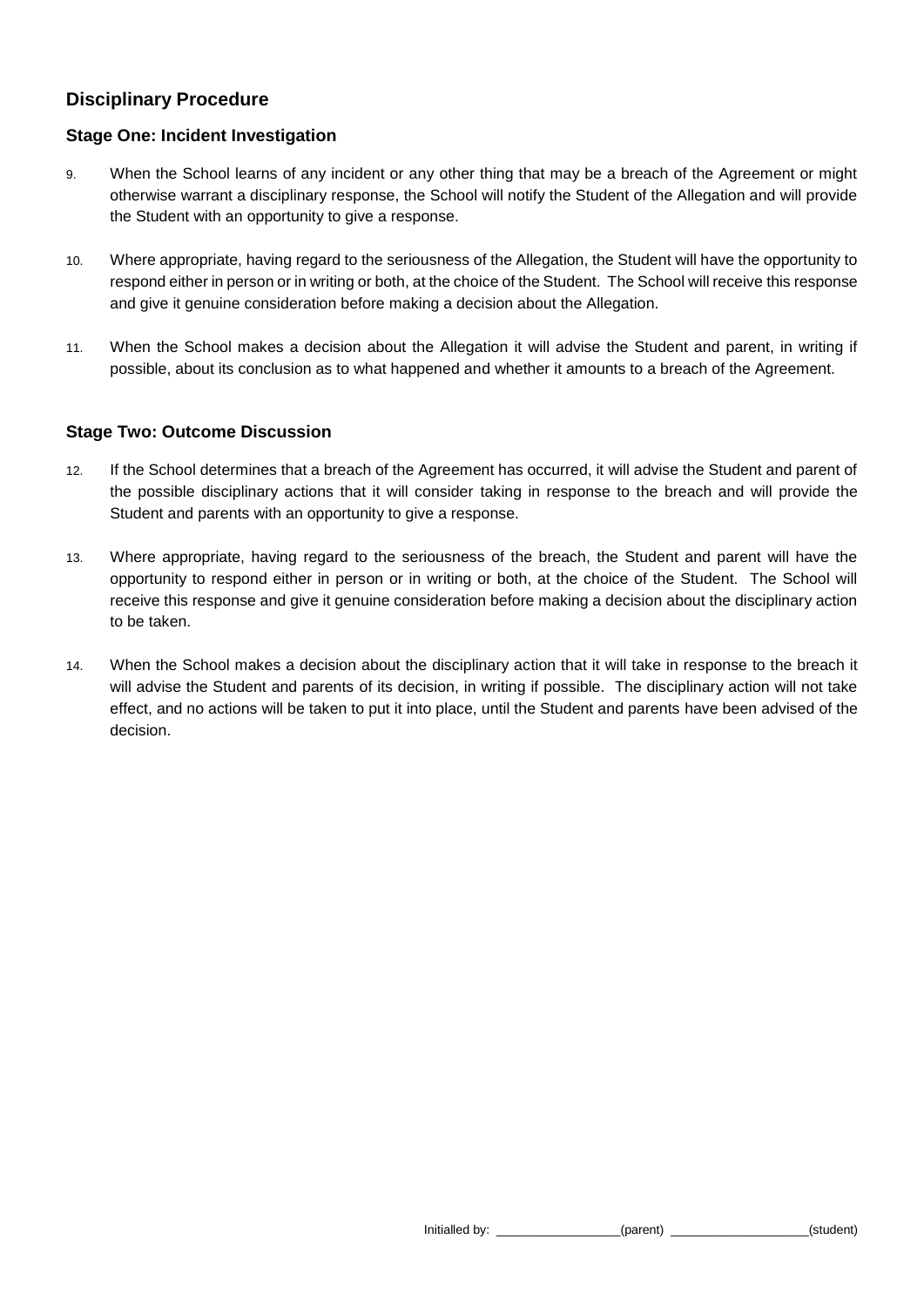# **SCHEDULE THREE REFUND POLICY**

## **Request for a refund of international student fees**

- 1. The School will consider all requests for a refund of international student fees. Requests should be made in writing to the School as soon as possible after the circumstances leading to a request.
- 2. A request for a refund should provide the following information to the School:
	- a) The name of the student
	- b) The circumstances of the request
	- c) The amount of refund requested
	- d) The name of the person requesting the refund
	- e) The name of the person who paid the fees
	- f) The bank account details to receive any eligible refund
	- g) Any relevant supporting documentation such as receipts or invoice.

### **Non-Refundable Fees**

- 3. The School is unable to refund some fees. The following fees relate to expenses that the School may have paid or will incur as a result of receiving an application for enrolment and cannot be refunded:
	- a) **Administration Fee:** Administration fees meet the cost of processing an international student application. Administration fees exists whether an application is accepted or not or whether a student remains enrolled after an application is accepted.
	- b) **Insurance:** Once insurance is purchased, the school is unable to refund insurance premiums paid on behalf of the Student. Students and families may apply directly to an insurance company for a refund of premiums paid.
	- c) **Homestay Placement Fee:** Homestay placement fees meet the cost of processing a request for homestay accommodation by the Student. Costs incurred for arranging homestay accommodation for the Student prior to the refund request, cannot be refunded.
	- d) **Used Homestay Fees:** Homestay fees paid for time the Student has already spent in a homestay cannot be refunded. Used homestay fees may also include a notice period of two weeks.
	- e) **Portion of Unused Tuition Fees:** The School may retain a portion of unused tuition fees. Amounts retained will relate to costs that have been incurred or committed by the School and may vary.

## **Request for a refund for failure to obtain a study visa**

4. If the Student fails to obtain an appropriate study visa, a refund of international student tuition fees will be provided less any Administration Fee that has been paid.

## **Requests for a refund for voluntary withdrawal from enrolment - Withdrawal prior to enrolment**

5. If the Student voluntarily withdraws prior to the start date of their enrolment, a refund of international student fees will be provided less any relevant non-refundable fees set out in this policy.

## **Requests for a refund for voluntary withdrawal from enrolment - Withdrawal after enrolment**

6. If the Student withdraws on or after the start date of their enrolment, reasonable written notice of withdrawal is required by the school. Unless otherwise agreed by the School, a refund will be provided less a minimum of ten weeks tuition fee and any other relevant non-refundable fees as outlined in this policy.

Initialled by: \_\_\_\_\_\_\_\_\_\_\_\_\_\_\_\_\_\_(parent) \_\_\_\_\_\_\_\_\_\_\_\_\_\_\_\_\_\_\_\_(student)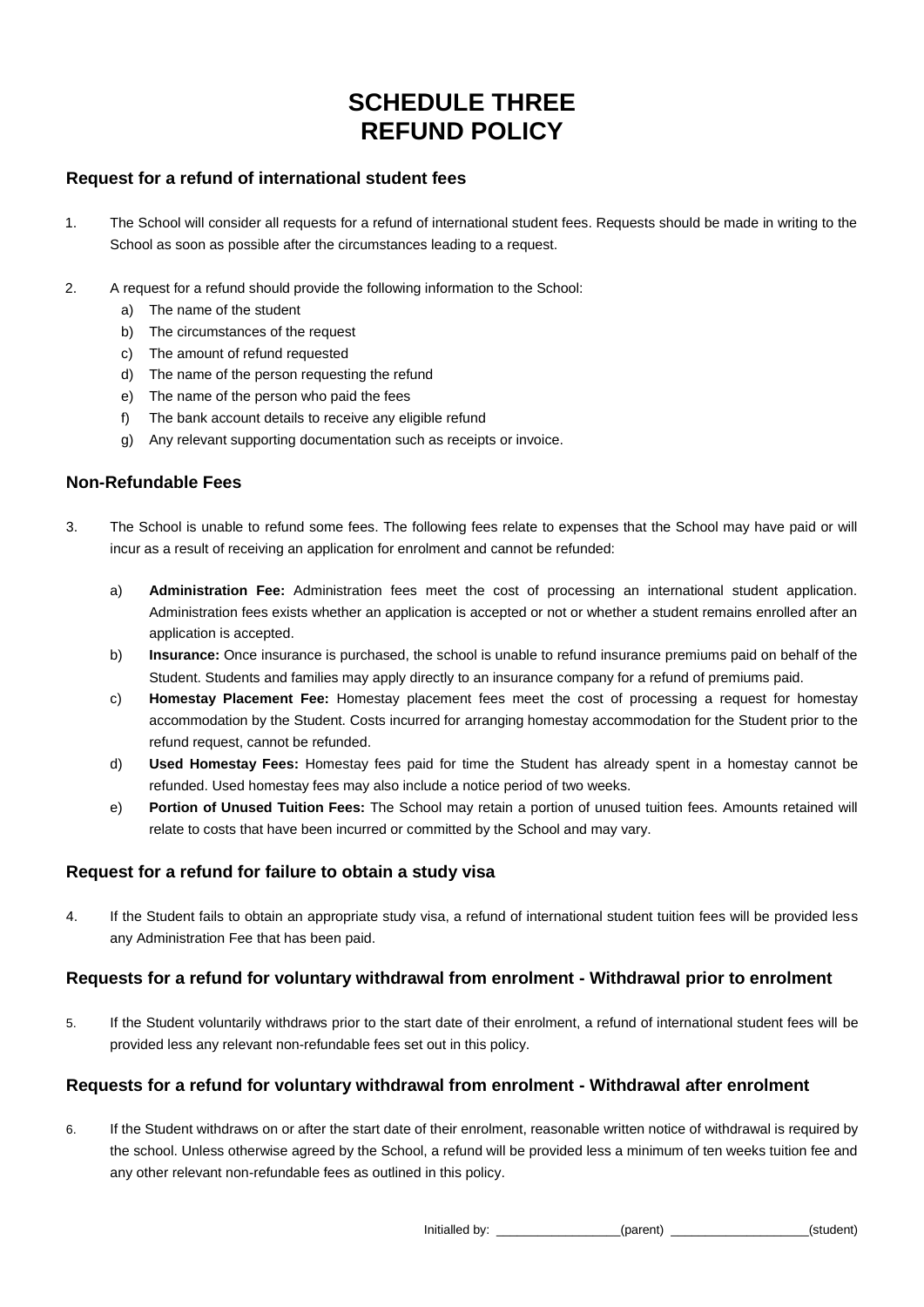## **Requests for a refund where the School fails to provide a course, ceases as a signatory or ceases to be a provider**

- 7. If the School fails to provide the agreed course of education or is no longer a signatory to the Code or no longer operates as an international education provider, the School will negotiate with the Student or their family to either:
	- a) Refund the unused portion of international student tuition fees or other fees paid for services not delivered or
	- b) Transfer the amount of any eligible refund to another provider or
	- c) Make other arrangements agreed to by the student or their family and the school.

### **Where the Student's enrolment is ended by the School**

- 8. In the event the Student's enrolment is ended by the School for a breach of the Contract of Enrolment, the School will consider a request for a refund less:
	- a) Any non-refundable fees set out in this policy
	- b) Ten weeks tuition fee
	- c) Any other reasonable costs that the school has incurred in ending the student's enrolment

### **Where the Student changes to a domestic student during the period of enrolment**

9. If the Student changes to a domestic student after the start date of their enrolment, reasonable written notice of the change is required by the School. Unless otherwise agreed by the School, a refund will be provided less a minimum of ten weeks tuition fee and any other relevant non-refundable fees as outlined in this policy.

### **Where the Student voluntarily requests to transfer to another signatory**

10. If the Student requests to transfer to another signatory after the start date of their enrolment, reasonable written notice of the transfer is required by the School. Unless otherwise agreed by the School, a refund will be provided less a minimum of ten weeks tuition fee and any other relevant non-refundable fees as outlined in this policy.

### **Request for a refund of homestay fees**

- 11. If for any reason, the Student withdraws after the start date of their enrolment, any unused homestay fees will be refunded, less any relevant non-refundable fees set out in this policy.
- 12. Where a student moves from a school homestay and requests a refund of any unused homestay fees, these will be refunded less any non-refundable fees set out in this policy.

### **Requests for a refund of fees unused at the end of enrolment**

13. Except by written request from parents, prepaid fees unused at the end of enrolment amounting to less than NZD\$500.00 will be refunded to the Student in cash. Sums of NZD\$500.00 or greater will be refunded into a nominated bank account.

### **Outstanding activity fees or other fees**

14. Any activity or other fees incurred by the Student during enrolment and owed to the School at the time of withdrawal, will be deducted from any eligible refund.

Initialled by: \_\_\_\_\_\_\_\_\_\_\_\_\_\_\_\_\_\_(parent) \_\_\_\_\_\_\_\_\_\_\_\_\_\_\_\_\_\_\_\_(student)